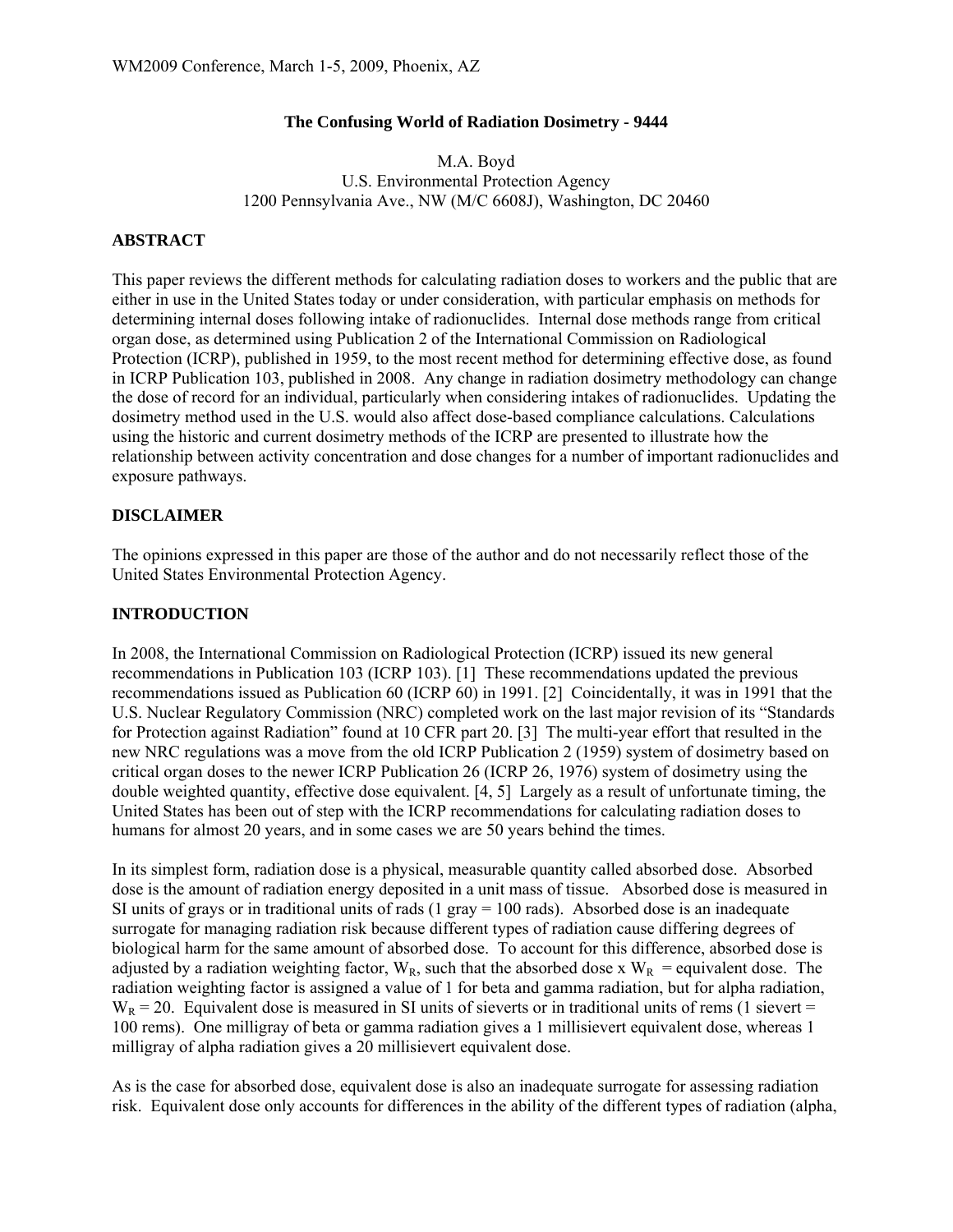beta and gamma) to cause biological harm. In 1977, the International Commission on Radiological Protection (ICRP) introduced a second dose modifying factor, the tissue weighting factor, or  $W_T$ . The  $W_T$ is needed because, for the same equivalent dose, different organs show different susceptibility to radiation-induced cancers. The  $W_T$  is only needed to account for non-uniform external irradiation or for internal contamination where different organs receive different doses. Compliance with dose limits under this system is determined by summing the tissue weighted equivalent doses to a specified set of organs and tissues thought to be most susceptible to radiation-induced cancer. An organ dose multiplied by its tissue weighting factor gives the "effective" uniform dose to the whole body that would give the same risk of cancer and genetic harm as that organ dose. By definition, the sum of all the tissue weighting factors must equal 1. Following modifications to this system in 1990, the dose quantity calculated in this manner is now called the effective dose.

The dose-based regulatory structure for radiation protection in the United States today is complicated. The U.S. Environmental Protection Agency (EPA) and the NRC still have regulations in place that require use of the ICRP 2 methodology, but for the most part their dose-based regulations follow ICRP 26. The Occupational Safety and Health Administration's (OSHA) radiation protection regulations continue to be based on ICRP 2. The Department of Energy has recently adopted an ICRP 60 approach for calculating the doses to its workers. Europe, along with most other countries with radiation protection programs, has adopted ICRP 60. It is expected that these countries will now begin the process of adopting ICRP 103.

The dosimetry changes from ICRP 26 to ICRP 103 included both changes in the values of the radiation and tissue weighting factors and changes in the underlying biokinetic models used to determine organ doses following intakes of radionuclides. Changes to the biokinetic models since ICRP 26 have included a new respiratory tract model (ICRP Publication 66) and more recently, a new human alimentary tract (HAT) model (ICRP Publication 100). [6, 7] The biokinetic models can have a major impact on the calculated effective dose, but their importance is often invisible to the person calculating a dose, because they are incorporated into the dose conversion factors (DCFs) associated with each set of ICRP Recommendations. The DCFs allow measured or modeled radionuclide-specific activity concentrations in air and water to be easily converted into organ doses. ICRP 26 DCFs are published as ICRP Publication 30 for adult workers. [8] ICRP 60 DCFs are summarized in ICRP Publication 68 (for adult workers) and in ICRP Publication 72 (for the public). [9, 10] The DCFs for ICRP 103 will be published over the next several years. The updated respiratory tract model was included in ICRP 68 and 72. The new HAT model is expected to be incorporated in the forthcoming sets of DCFs for ICRP 103.

In the move from ICRP 26 to ICRP 60, the dose quantity previously named effective dose equivalent ( $H<sub>E</sub>$ ) was renamed effective dose (E) . As described by Eckerman and Leggett at Oak Ridge National Laboratory, "In contrast to the definition of the effective dose equivalent *HE*, the weighting factors  $W_T$  in the equation for the effective dose *E* are not specified as part of the definition of *E* but can take any assigned values. Thus, the effective dose equivalent, *HE*, may be interpreted as a special case of the effective dose, *E*." [11] Whether you refer to a person's radiation dose as effective dose, effective dose equivalent, or, as sometimes used in the U.S., total effective dose equivalent, the concept is the same – a measure of absorbed dose weighted by the type of radiation and the radiosensitivity of each exposed organ summed over all specified organs and, for internal emitters, a dose commitment period. Again, the problem that we have in the United States is that the measure of regulatory compliance for dose-based rules depends on which regulation is being enforced and which of the various systems of dosimetry is referenced in the rule.

# **REGULATIONS BASED ON CRITICAL ORGAN DOSE (ICRP 2)**

**Maximum Contaminant Levels (MCLs) for manmade beta/photon emitters**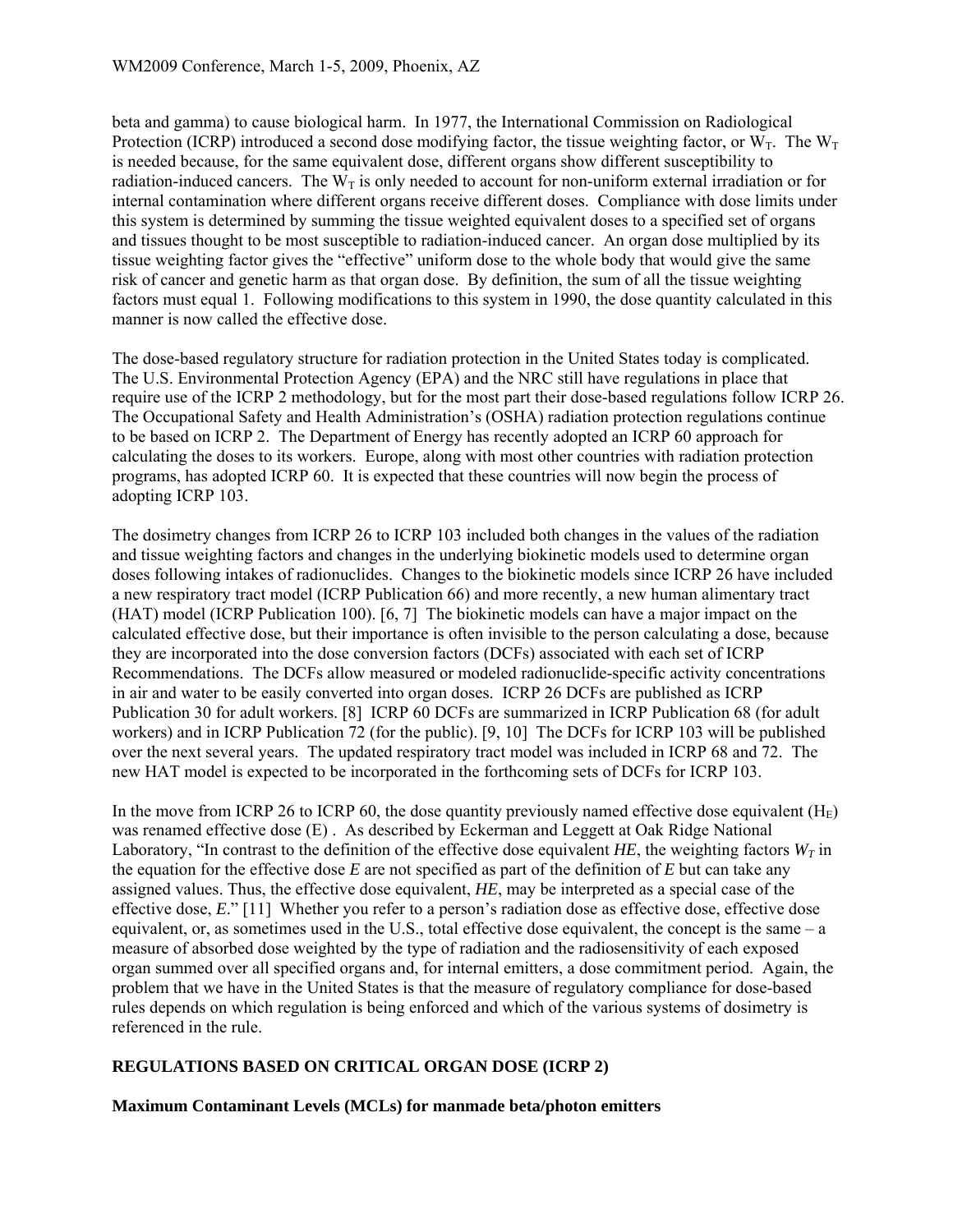The Safe Drinking Water Act (SDWA) gives EPA the authority to set MCLs for public drinking water systems. For manmade beta/photon emitters, that limit is 40 microsieverts per year (originally stated as 4 millirems/y, using traditional units) to the critical organ, using old National Bureau of Standards (NBS) values derived from ICRP 2 methodology (NBS Handbook 69, 1959 and its Addendum 1, 1963). [12] When these first drinking water standards for radionuclide contaminants were promulgated in 1976, critical organ dose was still the accepted method for managing radiation dose to internal organs. Though the concept of effective dose equivalent was introduced in ICRP 26 the next year, it was too late to affect the safe drinking water MCLs.

When EPA updated the MCLs in 2000, an earlier 1991 proposal to adopt a 4 millirem effective dose equivalent standard was rejected. In explaining the decision, EPA stated:

In summary, the Agency fully recognizes that the dose-based MCL of 4 mrem/year is based on older scientific models. However, the Agency has decided to retain the current MCL given that:

- Federal Guidance Report 13 (FGR-13, EPA 1999b) demonstrates that the 1991 proposed MCL of 4 mrem-ede/year results in concentration limits that are outside the  $10^{-6}$  to  $10^{-4}$  range;
- FGR–13 demonstrates that the current MCL of 4 mrem/year results in concentration limits that are within the  $10^{-6}$  to  $10^{-4}$  range;
- the fact that there is no evidence of appreciable occurrence of man-made beta emitters in drinking water;
- the 1996 Safe Drinking Water Act requires EPA to evaluate all NPDWRs every six years (''Six Year Review''). EPA believes that Six Year Review is the appropriate vehicle for updating the beta particle and photon radioactivity MCL. [13]

Under the SDWA, EPA determined that the Maximum Contaminant Level Goal (MCLG) for any carcinogen should be 0. Since most drinking water systems are now easily meeting the manmade beta/photon MCLs, it can be argued that there is little incentive to relax them. Also, the 1996 revisions to SDWA do not permit revisions to MCLs that do not "maintain, or provide for greater protection of health."

### **Maximum permissible concentrations for airborne radionuclides**

Most occupational exposure to radiation is regulated by either the NRC or its Agreement States. For certain occupations that fall outside their authority, the standards of the Occupational Safety and Health Administration (OSHA) may apply. These standards are now found at 29 CFR 1910.1096. [14] Workers subject to OSHA radiation protection standards include those exposed to industrial x-rays, acceleratorproduced radiation, and technologically-enhanced naturally occurring radioactive material (TENORM). When the OSHA regulations were issued in 1971, they were essentially identical to the NRC's regulations found at 10 CFR part 20. In 1991, the NRC revised their regulations to be compatible with ICRP 26, but OSHA has retained their old regulations.

For protecting workers from airborne radioactivity, the NRC refers licensees to Table I of 10 CFR 20, Appendix B, where one column includes derived air concentrations for individual radionuclides. [3] Each value in this column, given in microcuries per milliliter of air  $(\mu\mathrm{Ci/ml})$ , represents the concentration of a radionuclide that would give an internal dose of 5 rems per year if breathed for 2000 hours (i.e., a workyear), based on ICRP 26. Prior to 1991, the values in Appendix B were based on ICRP 2. On the OSHA web site, there is a Standards Interpretation letter to the Corps of Engineers, dated Dec. 23, 2002 that states, "Case law supports the interpretation that the original version of a referenced federal regulation is the enforceable regulation. Therefore, the 1969 version of Appendix B to 10 CFR Part 20 that was referenced in the original OSHA ionizing radiation standard in 1971 is enforceable…"[15] As a result,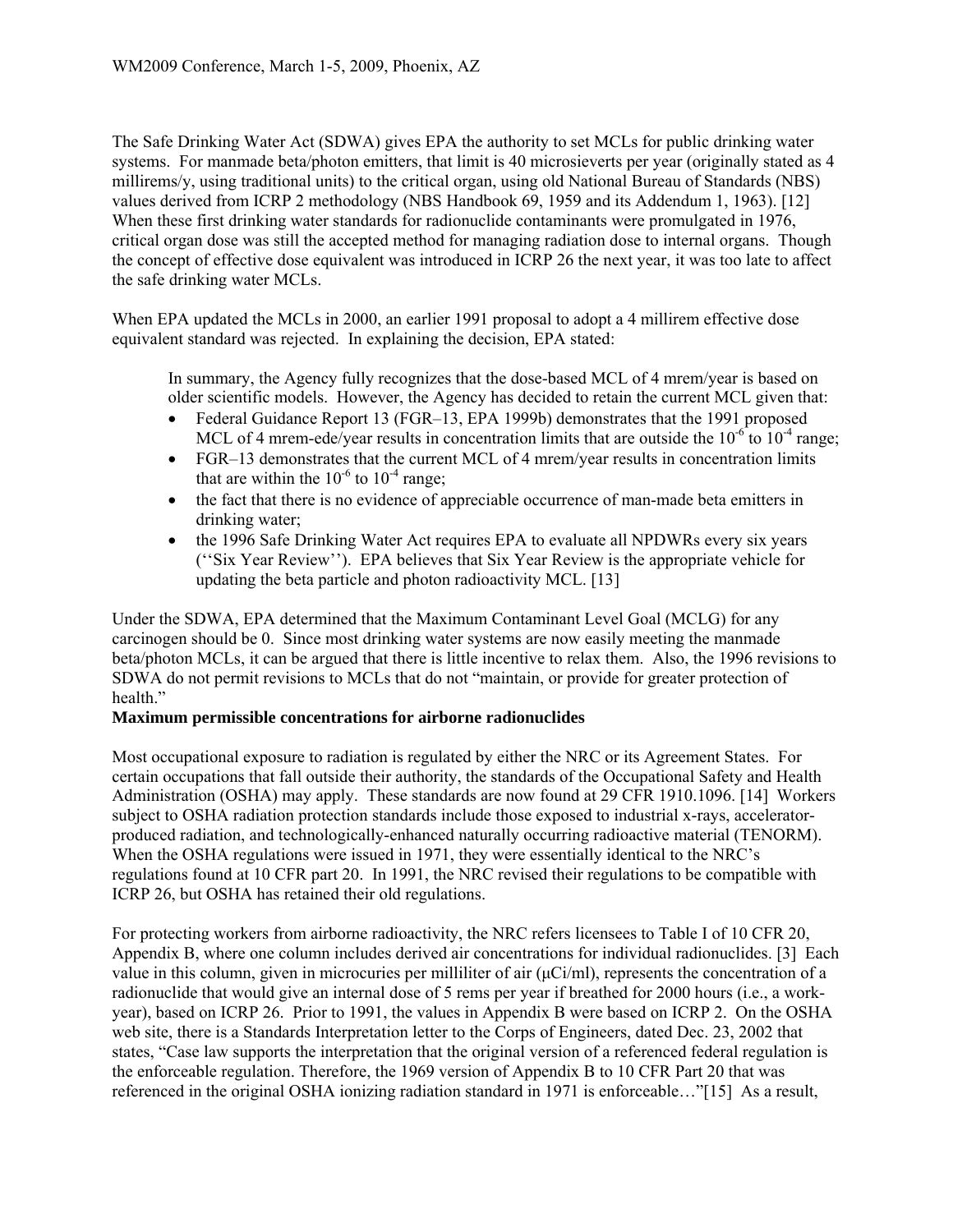employers responsible for assuring compliance with OSHA's maximum permissible concentrations (MPCs) for airborne radioactivity must use these older standards. While the values are often the same, there are some important discrepancies between these two sets of values, as shown in Table 1. The NRC's limit for radon is 1/3 the OSHA limit and the limit for Pu-241 is less than 1% the OSHA limit. On the other hand, the NRC limit for I-134 is 40 times less stringent than OSHA's, which may be explained by the next example.

Table 1. Comparison of Current NRC Derived Air Concentrations (DACs) and OSHA Maximum Permissible Concentrations (MPCs) for Selected Radionuclides

|                | Radionuclide   NRC DAC (2008) | <b>OSHA MPC (1971)</b> | Ratio    |
|----------------|-------------------------------|------------------------|----------|
|                | $(\mu$ Ci/ml $)$              | $(\mu$ Ci/ml $)$       | NRC:OSHA |
| $Rn-222 + D$   | $3 \times 10^{-8}$            | $1 \times 10^{-7}$     | 03       |
| $I-134(S)^*$   | $2 \times 10^{-5}$            | $5 \times 10^{-7}$     | 40       |
| $Cs-137$       | $6 \times 10^{-8}$            | $6 \times 10^{-8}$     |          |
| Pu-241 $(I)^*$ | $3 \times 10^{-10}$           | $4 \times 10^{-8}$     | 0.0075   |

\* S is the soluble form of a radiochemical and I is the insoluble form

### **Uranium fuel cycle regulations and thyroid dose**

In 1977, EPA published standards for the uranium fuel cycle at 40 CFR 190.10. For normal operations, the rule states that operations should be conducted to provide reasonable assurance that "the annual dose equivalent does not exceed 25 millirems to the whole body, 75millirems to the thyroid, and 25 millirems to any other organ of any member of the public as the result of exposures to planned discharges of radioactive materials…" [16] By setting a higher dose limit for the thyroid, EPA acknowledged that the risk per unit dose to different organs could vary substantially. However, as shown below, this allowance still equates to a very stringent requirement for the thyroid. Figure 1 shows what the 0.75 millisievert (i.e., 75 millirem) thyroid dose equates to, using the thyroid tissue weighting factors from ICRP 26 (0.03), ICRP 60 (0.05), and ICRP 103 (0.04). The first column (thyroid organ dose) assumes a tissue weighting factor of 1 for comparison.

Figure 1. Comparison of effective thyroid doses from an organ dose of 75 millirems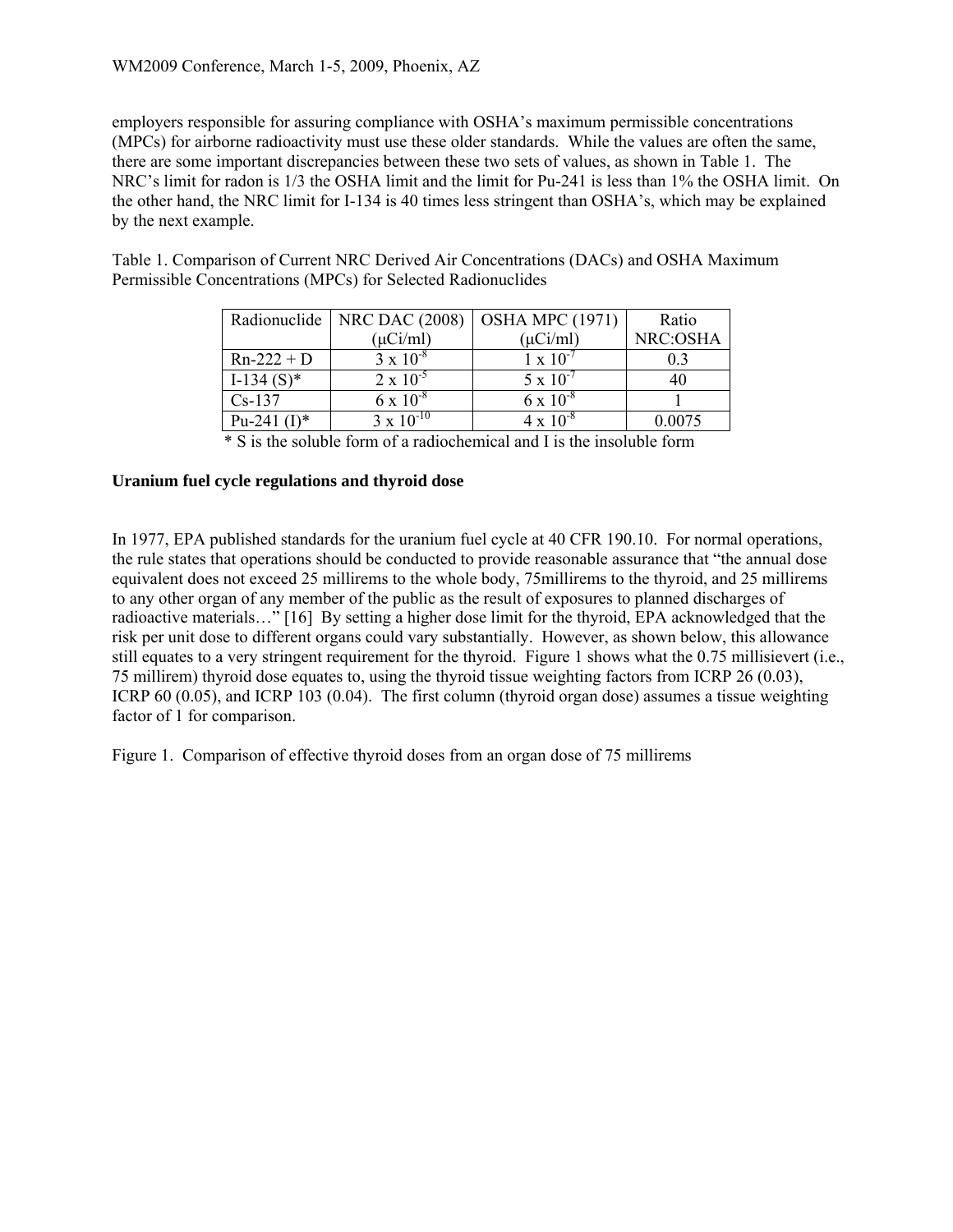

As this chart strikingly demonstrates, a dose to the thyroid of 0.75 millisieverts (75 millirems) gives an effective dose of only 30 microsieverts (3 millirems), based on the latest ICRP recommendations. For fuel cycle facilities that experience iodine releases, the thyroid dose limit in 40 CFR part 190 is far more restrictive, from an effective dose standpoint, than the 0.25 millisievert (25 millirems) whole body dose limit. Using the 0.25 millisievert (25 millirems) whole body standard as a reference, and the latest thyroid tissue weighting factor from ICRP 103 (0.04), the dose limit for the thyroid based on a 0.25 millisievert effective dose would be 6.25 millisieverts (625 millirems).

# **REGULATIONS BASED ON EFFECTIVE DOSE (ICRP 26, 60, or 103)**

Effective dose is a practical way to measure compliance with regulatory dose limits, especially when different organs receive different doses. As described in the Introduction, the dose that an organ receives following a known intake of a radionuclide is usually estimated by using a pathway- and radionuclidespecific DCF. For situations where relatively uniform external gamma fields are the predominant exposure pathway, the value of effective dose is robust and largely insensitive to changes in the values of the tissue weighting factors. However, when internal pathways are dominant, the effect of changing a value for a tissue weighting factor can also be significant.

### **The effect of DCFs on effective dose**

The current NRC regulations for radiation protection (10 CFR part 20) are based on ICRP 26 and incorporate DACs and ALIs from EPA's Federal Guidance Report 11 (FGR 11), "Limiting Values of Radionuclide Intake and Air Concentration and Dose Conversion Factors for Inhalation, Submersion, and Ingestion."[17] FGR 11 incorporates the biokinetic models in ICRP 30. Following the release of ICRP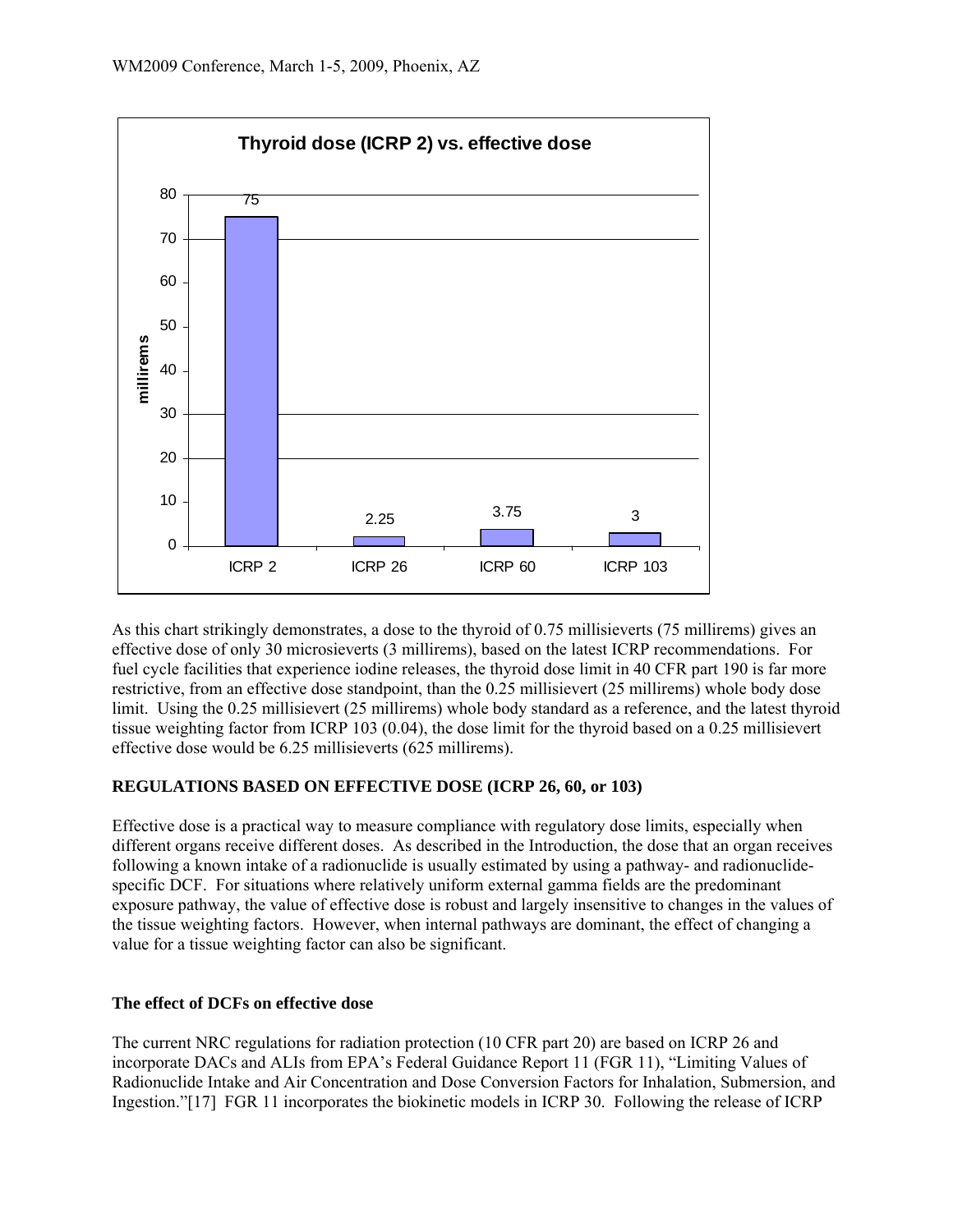60 and the new respiratory tract model, ICRP published new derived dose conversion factors for workers in ICRP 68. For those NRC licensees whose employees are largely exposed to external gamma radiation, moving to ICRP 68-based dosimetry would not make much difference in the recorded occupational doses for their employees. However, the new biokinteic models incorporated in ICRP 68 do result in significant changes in calculated effective dose for intakes of several important radionuclides. Table 2 shows the ratio of effective dose calculated using DCFs in FGR 11 (representing ICRP 30) and ICRP 68 for a few of these radionuclides. ICRP 68 recommends a default particle size of 5 microns Activity Median Aerodynamic Diameter (AMAD) and ICRP 30 uses a 1 micron AMAD. These particle sizes are reflected in the following data.

| Radionuclide | Effective Dose (E)                    | Effective Dose Equivalent $(HE)$ | Ratio    |
|--------------|---------------------------------------|----------------------------------|----------|
|              | ICRP $68(Sv/Bq)$                      | FGR 11 $(Sv/Bq)$                 | $E: H_E$ |
| $Th-232$     | $1.2 \times 10^{-5}$ (S) <sup>*</sup> | 3.11 x $10^{-4} (Y)^{**}$        | 0.04     |
| $Np-237$     | $1.5 \times 10^{-5}$ (M)              | $1.46 \times 10^{-4}$ (W)        | 0.10     |
| Pu-239       | $8.3 \times 10^{-6}$                  | $8.33 \times 10^{-5}$            | 0.10     |

Table 2: Ratio of  $E: H_F$  for selected radionuclide DCFs for inhalation

\*Respiratory tract absorption rates are Fast (F), Medium (M) and Slow (S)

\*\* Respiratory tract clearance classes are Days (D), Weeks (W) and Years (Y)

Not surprisingly, some fuel cycle licensees were anxious to take advantage of this improved dosimetry. In 1999, the NRC Commissioners approved a request from a licensee, whose employee's mainly handled thorium, for an exemption from 10 CFR part 20 to allow them to take advantage of the updated dosimetry. [18] The Commission approved the request and further stated that it would approve additional exemption requests of this type on a case-by-case basis, without initiating any changes to 10 CFR part 20.

#### **The effect of tissue weighting factors on effective dose**

In ICRP 26, quantities for the tissue weighting factor were strictly defined. In successive revisions to the general recommendations (ICRP 60 and 103), the ICRP has stated that the values of  $W_T$  can be adjusted as new scientific data is available, although recommended tables of  $W_T$ 's are provided. Table 3 shows how the recommended tissue weighting factors have changed over time.

Several observations can be made about the data in this table. It is noted that the ICRP has been steadily increasing the number of organs for which  $W_T$ 's are provided. Between ICRP 26 and 60, there was a 3fold decrease in the  $W_T$  for bone surface. As a result, for transuranic bone-seeking radionuclides, moving to the newer ICRP dosimetry would reduce the calculated bone surface dose per unit of intake.

| <b>ORGAN</b>        | <b>ICRP 26</b> | <b>ICRP 60</b> | <b>ICRP 103</b> |
|---------------------|----------------|----------------|-----------------|
| Bone marrow (red)   | 0.12           | 0.12           | 0.12            |
| Colon               |                | 0.12           | 0.12            |
| Lung                | 0.12           | 0.12           | 0.12            |
| Stomach             |                | 0.12           | 0.12            |
| <b>Breast</b>       | 0.15           | 0.05           | 0.12            |
| Gonads              | 0.25           | 0.20           | 0.08            |
| <b>Bladder</b>      |                | 0.05           | 0.04            |
| Esophagus           |                | 0.05           | 0.04            |
| Liver               |                | 0.05           | 0.04            |
| Thyroid             | 0.03           | 0.05           | 0.04            |
| <b>Bone Surface</b> | 0.03           | 0.01           | 0.01            |

Table 3: Comparison of  $W_T$  Values Across ICRP Publications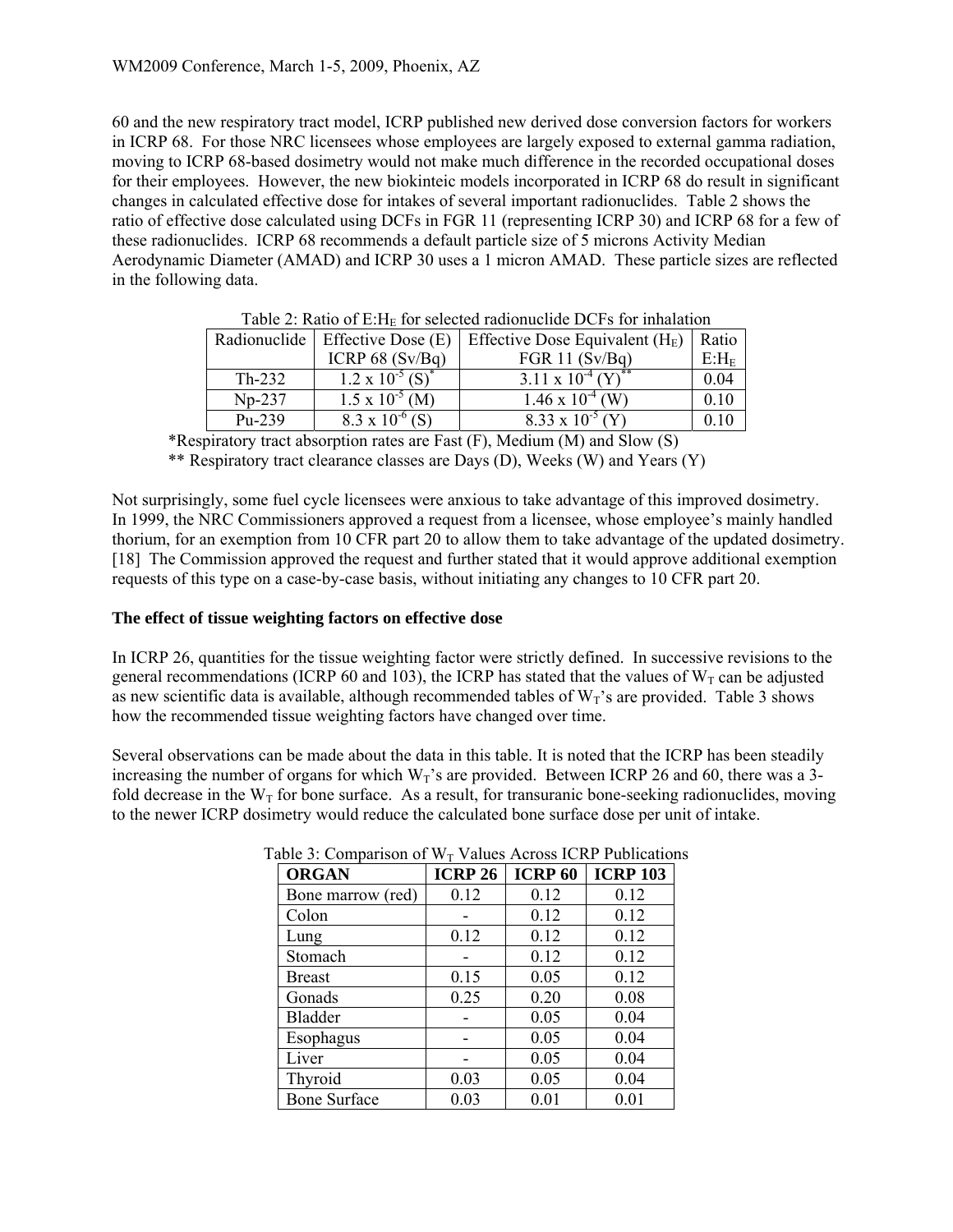| Brain                    |      |      | 0.01 |
|--------------------------|------|------|------|
| <b>Salivary Gland</b>    |      |      | 0.01 |
| Skin                     |      | 0.01 | 0.01 |
| <b>Remainder Tissues</b> | 0.30 | 0.05 | 0.12 |
| <b>TOTAL</b>             | 1.00 | 1.00 | 1.00 |

Between ICRP 60 and 103, the W<sub>T</sub> for gonads dropped significantly, reflecting a judgment by the ICRP that the genetic detriment is not as large as previously estimated. There was also a significant rise in the  $W<sub>T</sub>$  for breasts, reflecting the epidemiological evidence for increased radiogenic breast cancer risk.

For radionuclides that distribute fairly uniformly across tissues following ingestion or inhalation, the effect of changes to the  $W_T$  on effective dose is minimal. However, for those radionuclides that concentrate in certain organs, like radium, strontium, and actinides in bone or iodine in the thyroid, changes to the  $W_T$ 's can have a significant impact on the calculated effective dose,

# **CONCLUSIONS**

The examples given in this paper have been chosen to highlight particularly noteworthy differences across the various methods of estimating dose to humans. Moving from ICRP 2 to ICRP 103, there has not been a consistent trend towards decreasing or increasing doses for all radionuclides. As biokinetic models have improved, dosimetry systems have become better able to associate intakes of radionuclides with organ doses and effective doses.

For students graduating in health physics today, or nuclear workers relocating to the United States from Europe or Asia, their employers will need to train them in systems of dosimetry going back 50 years. It may be time for the U.S. to seriously consider adopting the latest system of dosimetry recommended by the ICRP. The U.S. could accomplish this over the next 5 to 10 years, along with much of the rest of the world. If the updated recommendations of the ICRP continue to be issued about every 20 years, the U.S. could look forward to a lengthy period of stability and international consistency in the way radiation doses to humans are calculated and compared.

# **REFERENCES**

- 1. International Commission on Radiological Protection, 2008, Recommendations of the International Commission on Radiological Protection, ICRP Publication 103 (Pergamon Press, Oxford).
- 2. International Commission on Radiological Protection, 1990 Recommendations of the International Commission on Radiological Protection, ICRP Publication 60 (Pergamon Press, Oxford).
- 3. Title 10, Code of Federal Regulations (U.S. Government Printing Office, Washington).
- 4. International Commission on Radiological Protection, 1959, Report of Committee II on Permissible Dose for Internal Radiation, ICRP Publication 2 (Pergamon Press, London).
- 5. International Commission on Radiological Protection, Annals of the ICRP, ICRP Publication 26 (Pergamon Press, Oxford).
- 6. International Commission on Radiological Protection, 1995, Human Respiratory Tract Model for Radiological Protection, ICRP Publication 66 (Pergamon Press, Oxford).
- 7. International Commission on Radiological Protection, 2007, Human Alimentary Tract Model for Radiological Protection, ICRP Publication 100 (Pergamon Press, Oxford).
- 8. International Commission on Radiological Protection, 1979, Limits of Intakes of Radionuclides by Workers, ICRP Publication 30 (Pergamon Press, Oxford).